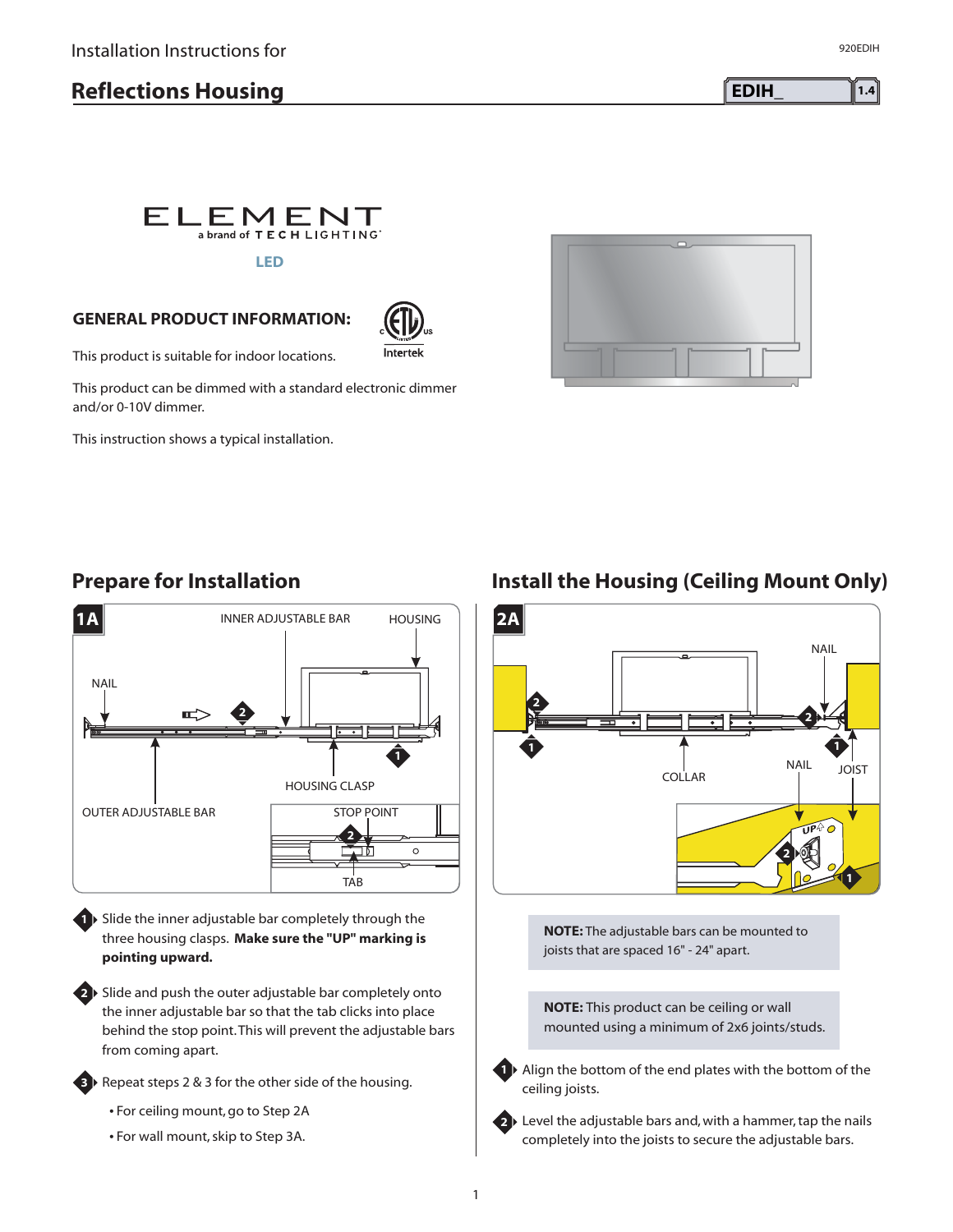

Adjust the collar's position (horizontal position) by sliding **3** the housing on adjustable bars.

**4** ▶ When the desired location is achieved, tighten the two self tapping screws to lock the housing onto the adjustable bars. Note: 8" and 12" housings have one internal and one external self tapping screw. 5" housings have two external self tapping screws. **Skip to step 4A.**

> **NOTE:** Notches in collar can be used to align multiple housings using a laser or string.

#### **Install the Housing (Wall Mount Only)**



**4** ▶ When the desired location is achieved, tighten the two self tapping screws to lock the housing onto the adjustable bars. Note: 8" and 12" housings have one internal and one external self tapping screw. 5" housings have two external self tapping screws.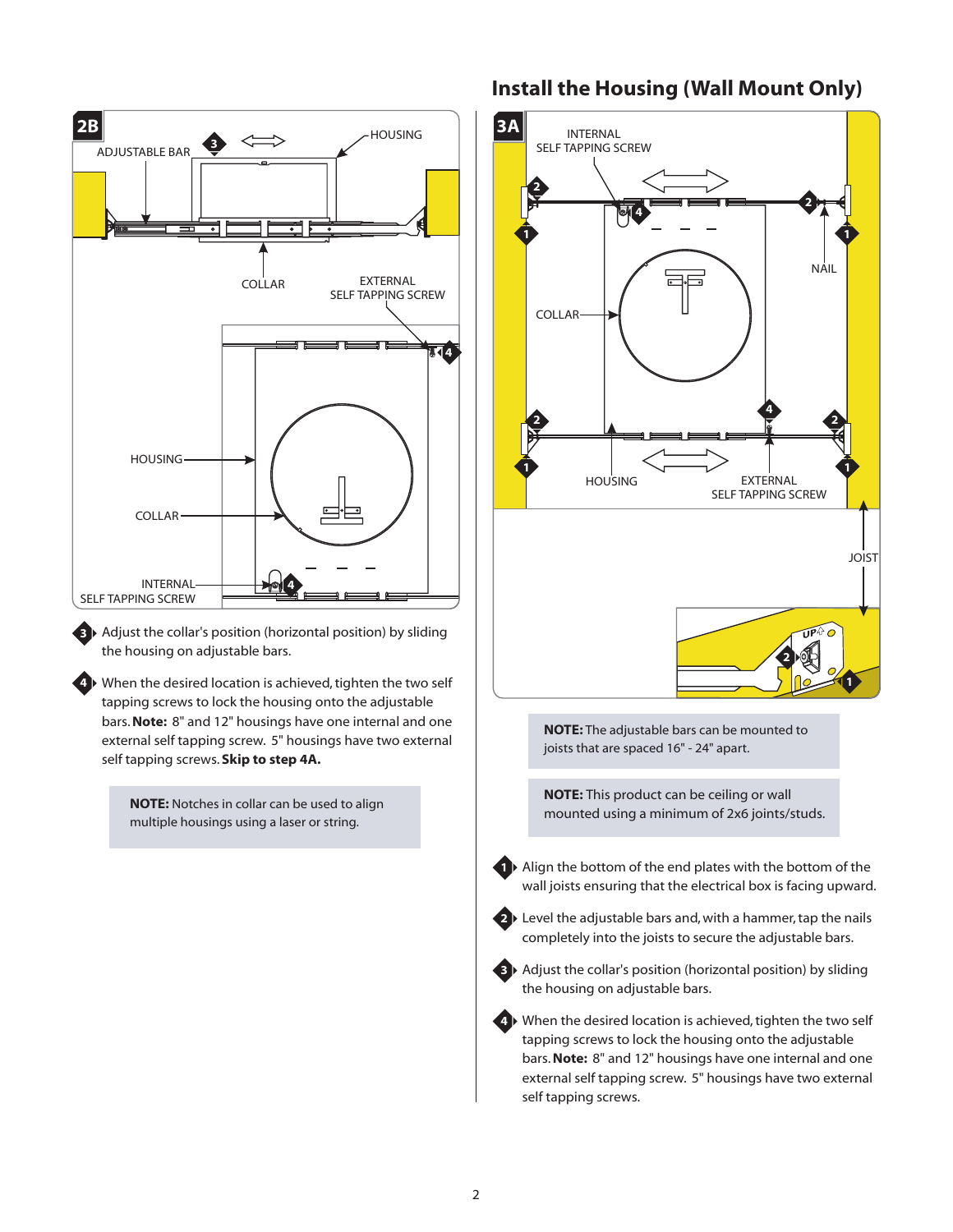## **Connect Power to the Housing**



**WARNING: RISK OF FIRE:** When using the housing electrical box for power feed through, use **MAX** 2 - #12 AWG, or 2 - #14 AWG

connectors must be used and a 12" service loop must be left available outside of the fixture housing wiring compartment to allow additional branch circuit wiring to be pulled through the snap-in/push-in connector and extended out through the aperture below ceiling level.

branch circuit wires.